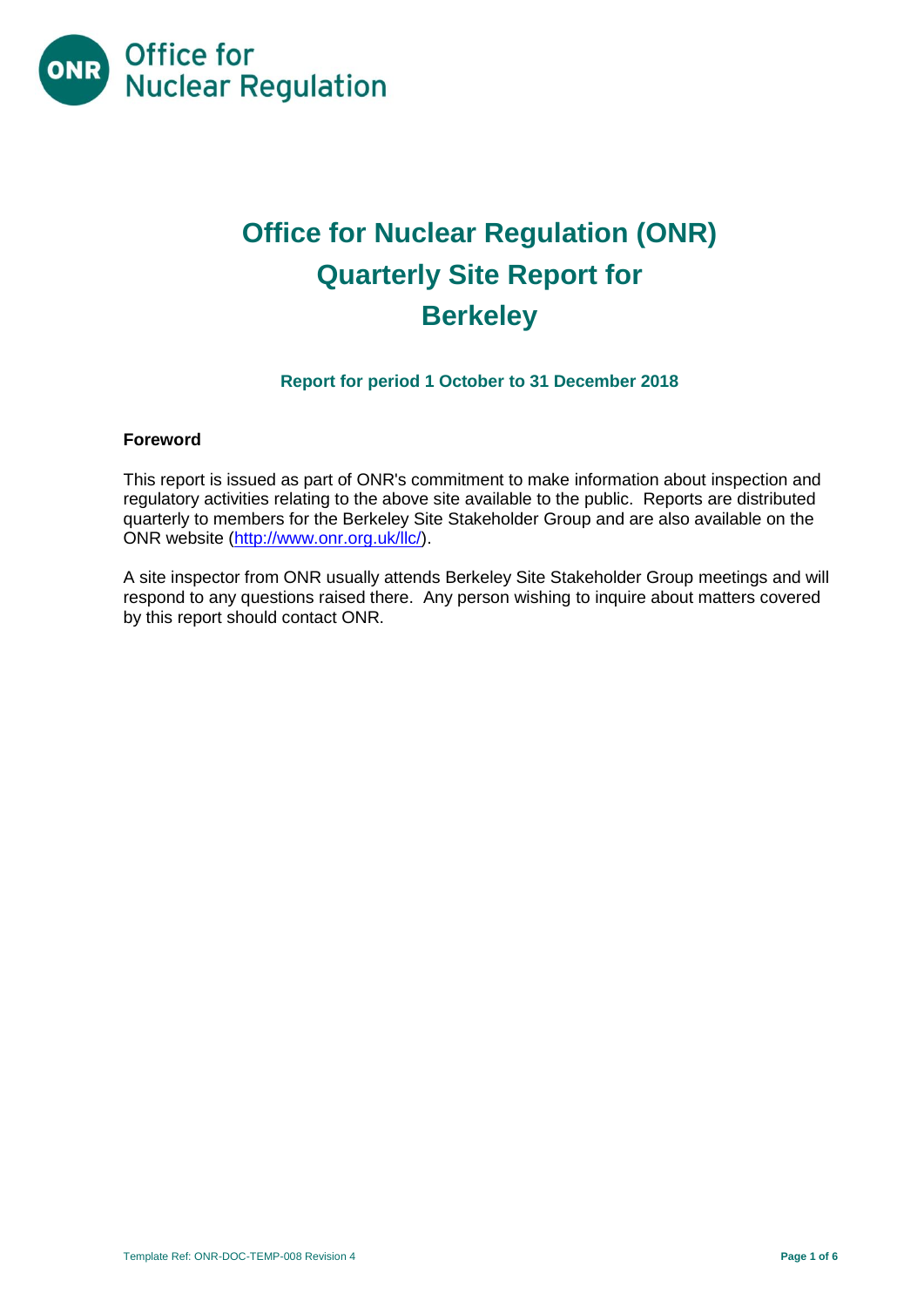# <span id="page-1-0"></span>**TABLE OF CONTENTS**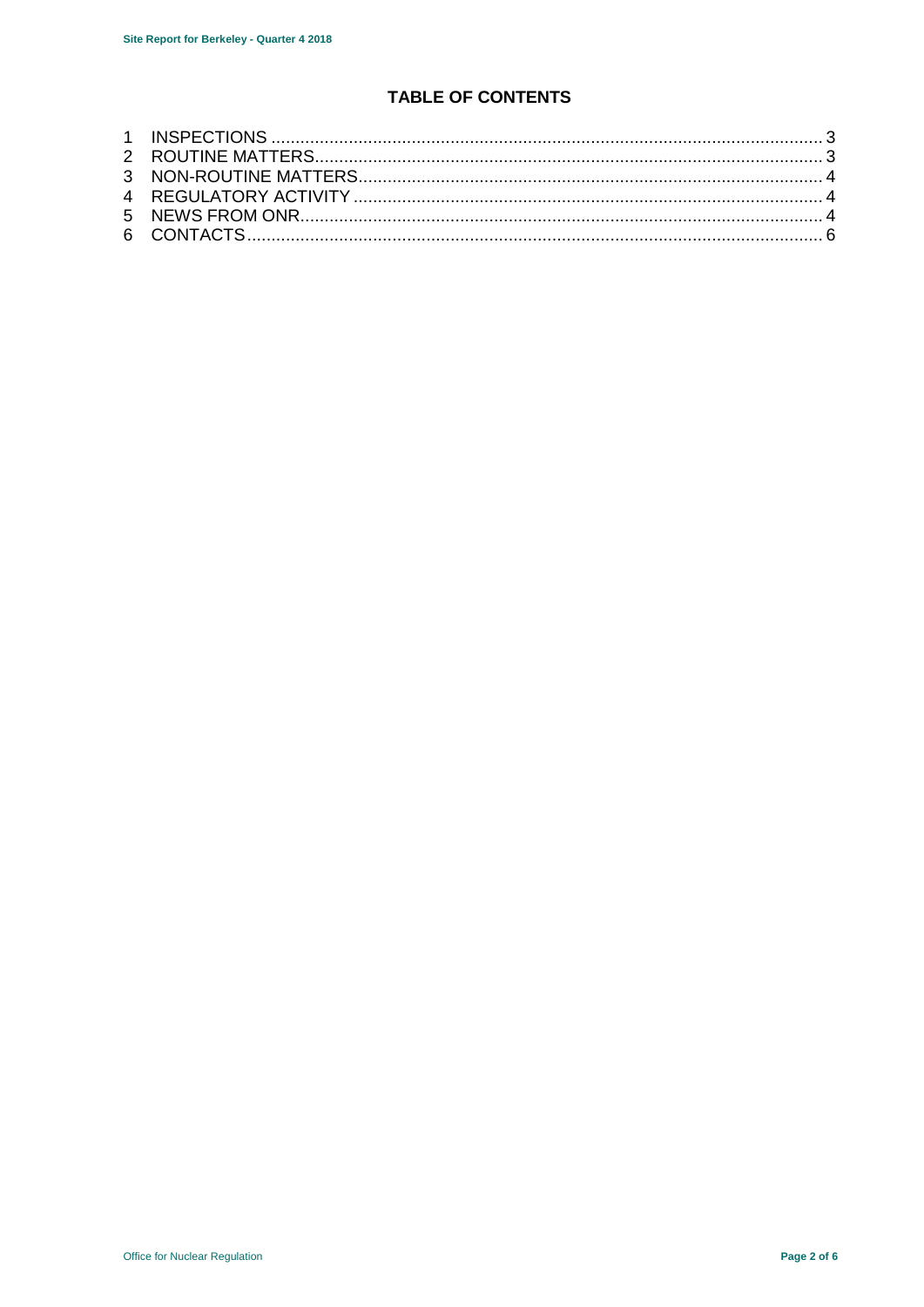#### **In Memoriam**

The Office for Nuclear Regulation was saddened to hear of the passing of the Berkeley Site Stakeholder Group Chair, Councillor Penny Wride. ONR inspectors who had the pleasure of meeting Penny were impressed by her passion and commitment to the community she served. Her presence on the SSG will be missed.

#### **1 INSPECTIONS**

#### **1.1 Dates of inspection**

ONR's site inspector undertook inspections on the following dates during the quarter:

- 29 October to 1 November 2018
- **28 November 2018**

#### <span id="page-2-0"></span>**2 ROUTINE MATTERS**

#### **2.1 Inspections**

Inspections are undertaken as part of the process for monitoring compliance with:

- The conditions attached by ONR to the nuclear site licence granted under the Nuclear Installations Act 1965 (NIA65) (as amended);
- The Energy Act 2013;
- The Health and Safety at Work Act 1974 (HSWA74); and
- Regulations made under HSWA74, for example the Ionising Radiations Regulations 1999 (IRR99) and the Management of Health and Safety at Work Regulations 1999 (MHSWR99).

The inspections entail monitoring licensee's actions on the site in relation to incidents, operations, maintenance, projects, modifications, safety case changes and any other matters that may affect safety. The licensee is required to make and implement adequate arrangements under the conditions attached to the licence in order to ensure legal compliance. Inspections seek to judge both the adequacy of these arrangements and their implementation.

In this period, routine inspections of Berkeley covered the following legal requirements:

- $\blacksquare$  LC10 Training;
- $\blacksquare$  LC12 Duly authorised and other suitably qualified persons;
- LC24 Operating instructions;
- $\Box$  LC26 Control and supervision of operations:
- LC32 Accumulation of Radioactive Waste;
- LC34 Leakage and Escape of Radioactive Material and Radioactive Waste;
- LC35 Decommissioning; and
- $\blacksquare$  LC36 Organisational capability.

In general, ONR judged the arrangements made and implemented by the site in response to safety requirements to be adequate in the areas inspected. Where necessary, ONR will take formal regulatory enforcement action to ensure that appropriate remedial measures are implemented to reasonably practicable timescales.

#### **2.2 Other work**

ONR's site inspector held monthly tripartite telephone calls with the Licensee and the Environment Agency; these provide for the Licensee to update the regulatory bodies with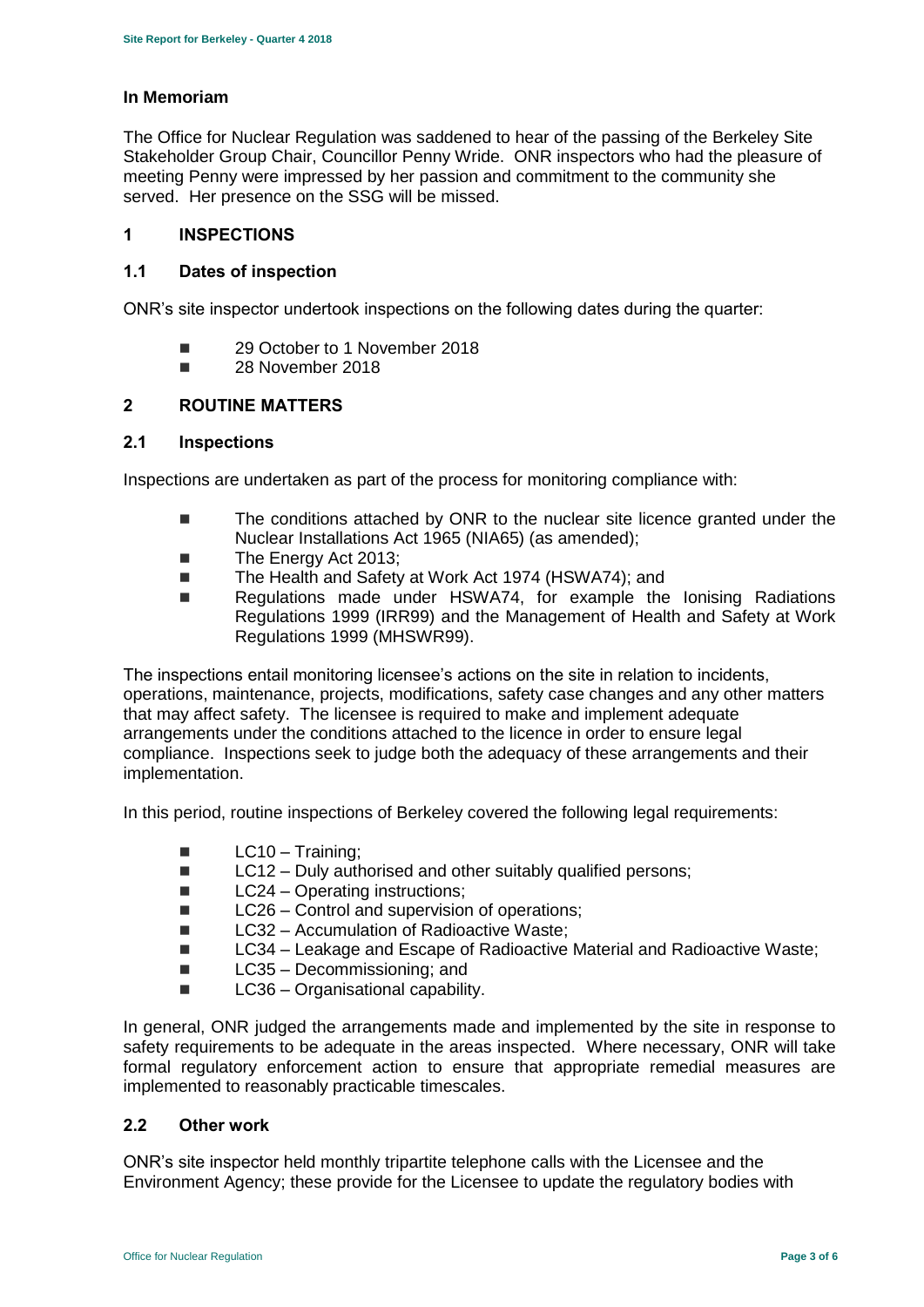progress on decommissioning programmes and other matters related to nuclear safety, security or the environment.

#### <span id="page-3-0"></span>**3 NON-ROUTINE MATTERS**

Licensees are required to have arrangements to respond to non-routine matters and events. ONR inspectors judge the adequacy of the licensee's response, including actions taken to implement any necessary improvements.

There were no matters of significance to report during this period.

#### <span id="page-3-1"></span>**4 REGULATORY ACTIVITY**

ONR may issue formal documents to ensure compliance with regulatory requirements. Under nuclear site licence conditions, ONR issues regulatory documents, which either permit an activity or require some form of action to be taken; these are usually collectively termed 'Licence Instruments' (LI), but can take other forms. In addition, inspectors may issue Enforcement Notices to secure improvements to safety.

There were no LI or enforcement notices issued during this period.

#### <span id="page-3-2"></span>**5 NEWS FROM ONR**

#### **October 2018**

We welcomed the [publication](http://news.onr.org.uk/2018/10/iaea-review-torness-power-station/) of the key review of operational safety performance at Torness nuclear power station, published by the International Atomic Energy Agency and the UK government. The report highlights eight areas of good practice at Torness and offers proposals for further improvements, which we fully support.

Following our decision to prosecute, EDF Energy Nuclear Generation Ltd and Doosan Babcock Ltd pleaded guilty to offences at Hinkley Point B under the Health & Safety at Work etc. Act 1974, section 3(1) and the Work at Height Regulations 2005, Regulation 4(1) respectively. The incident was a conventional health and safety matter, with no radiological risk to workers or the public. [A sentencing date](http://news.onr.org.uk/2018/10/edf-and-doosan-babcock-plead-guilty/) has been set for 1 February 2019 at Taunton Crown Court.

#### **November 2018**

Following a rigorous procurement process, we appointed six nuclear supply chain organisations to our new [Technical Support Framework \(TSF\).](http://news.onr.org.uk/2018/11/new-technical-support-framework-announced/) The new TSF, which came in to effect on 1 November 2018, has been established to provide a renewed and modernised framework for procuring technical support. We use this technical support to obtain, for example, expert technical assessments, access to specialist software or modelling, or access to niche skill sets that we do not retain in-house.

The revised Nuclear Safety Directive introduced a European system of Topical Peer Review in 2017 and every six years thereafter. We played a leading role in the preparations for the first European 'Topical Peer Review' on Ageing Management of Nuclear Power Plants and welcome the publication of the [first peer review report](http://news.onr.org.uk/2018/11/onr-welcomes-first-topical-peer-review/) by the European Nuclear Safety Regulator Group. We are pleased that a number of our experts made a valuable contribution to the exercise alongside 16 European countries as well as Norway, Switzerland and Ukraine. The UK report was authored jointly between ourselves, EDF Nuclear Generation Ltd and EDF-NNB GenCo.

[The Atomic Weapons Establishment \(AWE\) was fined £1 million](http://news.onr.org.uk/2018/11/awe-prosecution-reaction/) after admitting offences under Section 2 (1) of the Health and Safety at Work etc. Act (1974). The incident. which occurred on 27 June 2017 was a conventional health and safety matter and there was no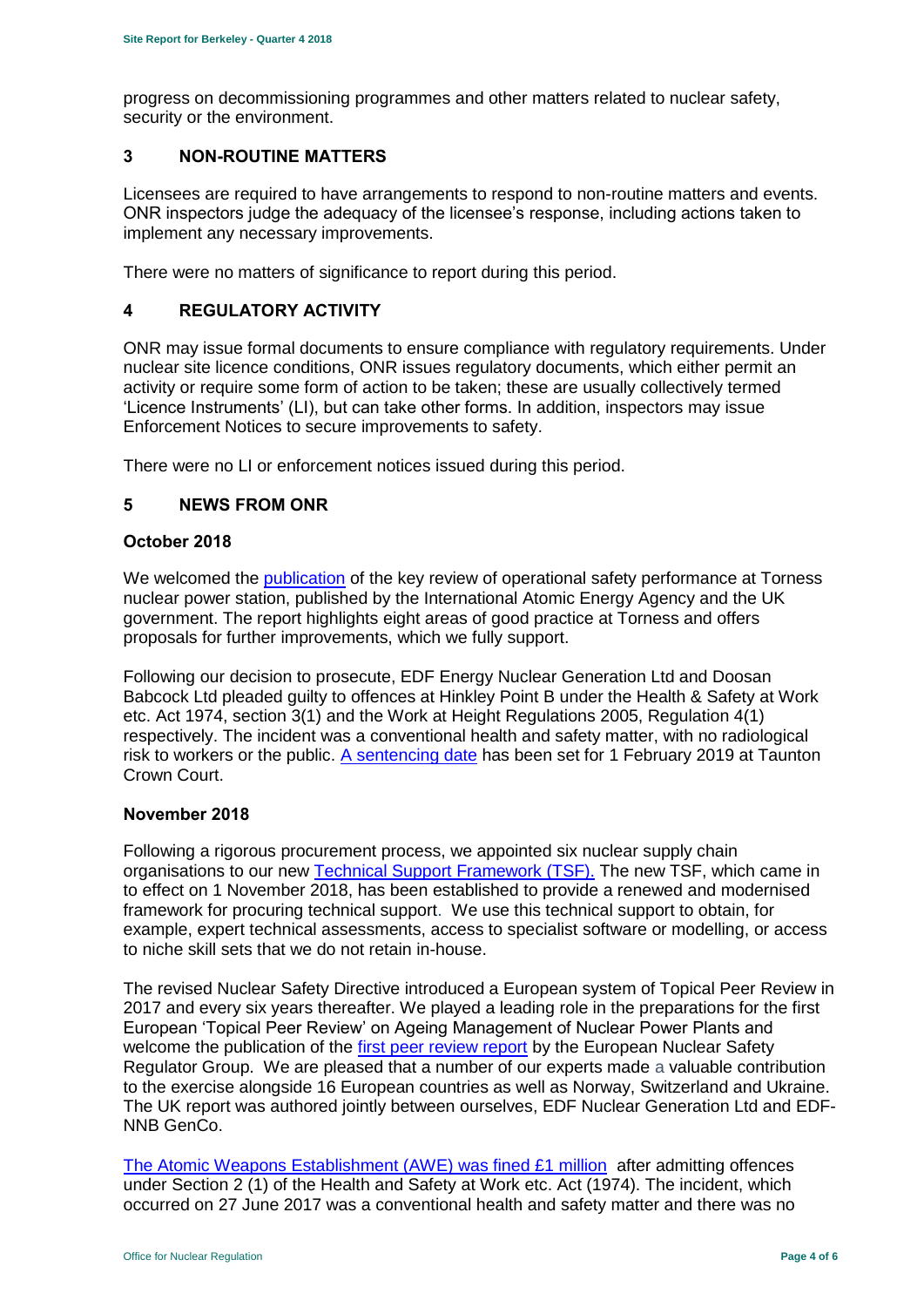radiological risk to workers or the public. The prosecution was the result of our investigation into the incident.

In conjunction with the Environment Agency, we announced the completion of our [initial high](http://news.onr.org.uk/2018/11/uk-hpr1000-completes-gda-step-2/)  [level scrutiny](http://news.onr.org.uk/2018/11/uk-hpr1000-completes-gda-step-2/) of the UK HPR1000 reactor design.

We provided NNB Genco (HPC) Ltd (NNB GenCo) with [consent](http://news.onr.org.uk/2018/11/consent-for-hinkley-point-c-nuclear-island-concrete-pour/) to commence the unit 1 Nuclear Island concrete pour at Hinkley Point C (HPC). We also hosted our third webinar to explain our permissioning role for the Nuclear Island concrete pour at HPC and to provide information on our work to ensure that the new nuclear power station is built to the standards expected in the UK. Amongst others, a number of Site Stakeholder Group members joined the webinar and we received excellent feedback. We are planning further webinars on various topics in 2019. If you would like to find out more, please contact the ONR Communications team at [contact@onr.gov.uk](mailto:contact@onr.gov.uk)

After 16 years of decommissioning work, Bradwell became the first of the Magnox nuclear power stations to receive our permission to enter into a period of "care and maintenance".

The nuclear safeguards regulations which will enable ONR to set up the domestic safeguards regime following Euratom withdrawal, were laid in Parliament. The Government published the details, [alongside its response and the feedback to consultation on the draft regulations on its](https://www.gov.uk/government/consultations/nuclear-safeguards-regulations)  [website.](https://www.gov.uk/government/consultations/nuclear-safeguards-regulations)

#### **December 2018**

[Court proceedings continued](http://news.onr.org.uk/2018/12/prosecution-of-sellafield-ltd/) in our [prosecution of Sellafield Ltd](http://news.onr.org.uk/2018/07/update-prosecution-of-sellafield-ltd/) for offences under Section 2 (1) of the Health and Safety at Work etc Act (1974).

Reactor 3 at Hunterston B remains offline after being shut down following a routine inspection into cracks in its graphite core, in March 2018. [Cracking of the graphite bricks in Advanced](http://www.onr.org.uk/civil-nuclear-reactors/graphite-core-of-agrs.htm)  [Gas-cooled Reactors](http://www.onr.org.uk/civil-nuclear-reactors/graphite-core-of-agrs.htm) such as Hunterston B is expected as the reactors age. However, the number of cracks found during the inspection of Reactor 3 has led to the licensee, EDF Nuclear Generation Limited, carrying out further inspections of the core. Reactor 4 at Hunterston B was taken offline in October for an inspection of its graphite core. EDF Energy has submitted a safety case for Reactor 4 and is preparing one for Reactor 3. We will assess both safety cases to determine whether the reactors are safe to return to service. Neither reactor may restart without our consent, which we will give only if it is safe to do so.

The Government published a [Written Ministerial Statement](https://www.parliament.uk/business/publications/written-questions-answers-statements/written-statement/Commons/2018-12-19/HCWS1217/) on implementing Geological Disposal, announcing the publication of its [Working With Communities](https://www.gov.uk/government/publications/implementing-geological-disposal-working-with-communities-long-term-management-of-higher-activity-radioactive-waste) policy and the launch of a consent-based process to find a site to host a Geological Disposal Facility (GDF). While we have no formal role in identifying the site for a GDF, any future facility will need to meet the high standards of safety and security required of a licensed nuclear site.

All our latest news is available on our website [www.onr.org.uk.](http://www.onr.org.uk/)